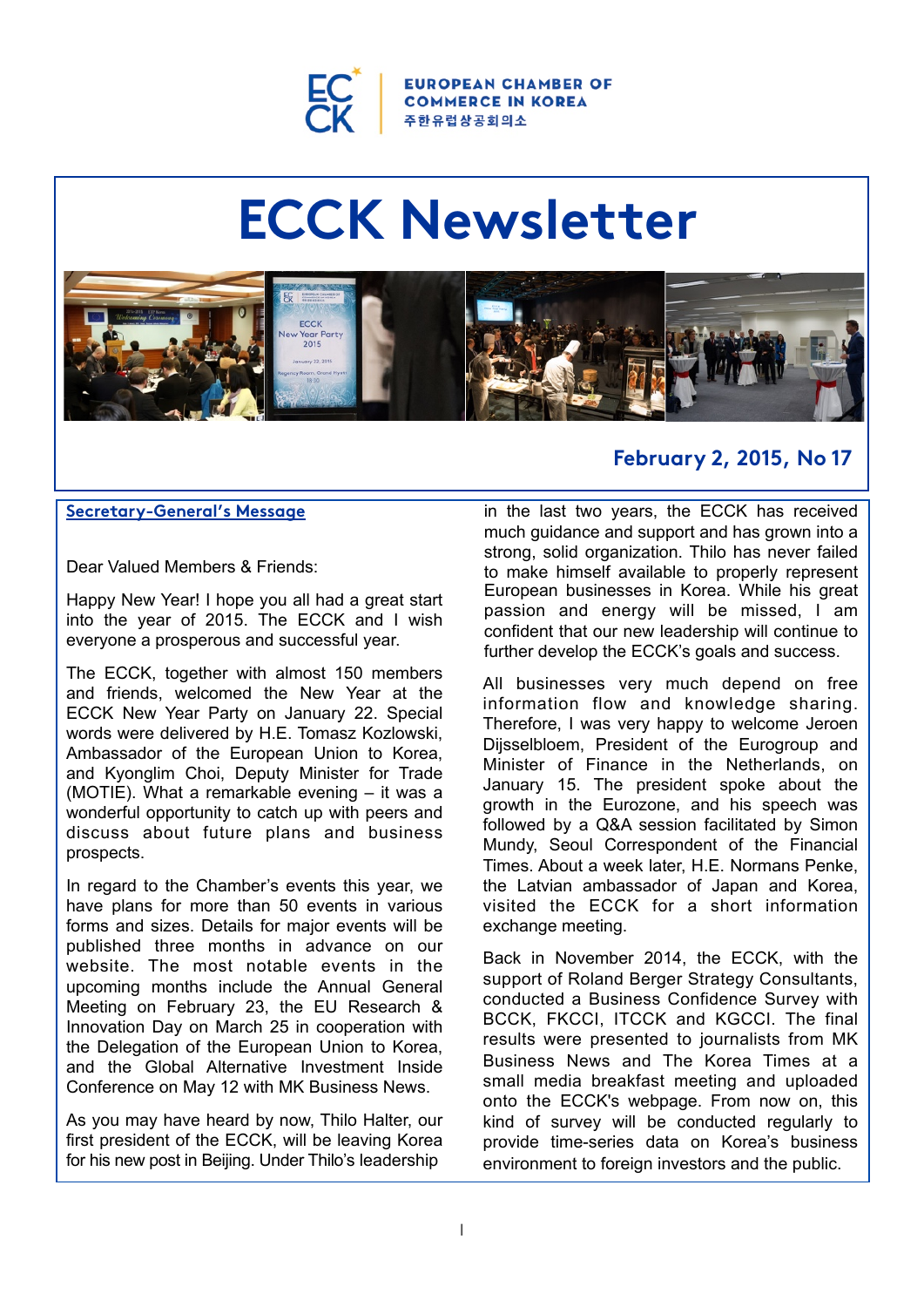

**EUROPEAN CHAMBER OF COMMERCE IN KOREA** 주한유럽상공회의소

Last but not least, we have proposed a tax amendment concerning the policy that will only allow the foreign employees of foreign corporations registered in Korea to benefit from a flat tax rate. It is our opinion that different tax policies for the foreign employees of branches versus other forms of companies in Korea are unjust. An open discussion round with the Ministry of Justice in respect to immigration and work-permit / visa has been done, and we sincerely hope that some of our ideas will be picked up and included in the amendments at the meeting with the National Tax Services at Sejong. The ECCK will continue working with AMCHAM, KGCCI and Seoul Japan Club regarding the tax issues.

Best regards,

Christoph Heider Secretary-General European Chamber of Commerce in Korea

## **ECCK Events & Activities**

#### *New Staff Members*

The ECCK welcomes three new staff members – Chahee Kim, Tomasz Wierzbowski, and Jiyun Choi.

Chahee started on January 5 to assist the event management division. Having received her undergraduate degree in convention management, Chahee has previously worked at the Stockholm branch office of KOTRA and Plaza Hotel Seoul. She will be mainly responsible for event logistics, as the ECCK is preparing for a series of major conferences and meetings throughout 2015.

Tomasz joined the ECCK on January 6. As a native of Poland, he moved to Korea in 2008 as a Korean Government Scholarship Student. He attended Sungkyunkwan University where he obtained his Master's degree in Political Science in 2012. As the Head of Innovation and Future Technology, he will be leading the organization of industrial cooperation between the European Union and Korea with Global Navigation Satellites Systems (GNSS).

On February 2, Jiyun Choi joined the Chamber as assistant manager of PR and Publications. Having studied at UC Berkeley, her previous work experience includes education, translation/ interpretation, editing, and program development. Jiyun will be responsible for supporting all publications of the ECCK.

## *Executive Training Programme (ETP)*



The Executive Training Programme (ETP) Korea has launched its ninth cycle with 11 participants from 6 EU Member States. On January 9, the welcoming ceremony was held at Sangnam Institute of Yonsei University, which has been entrusted with the ETP Korea. The ETP provides European participants planning to enter the Korean market with language training and exposure to the Korean business culture. The ECCK has been promoting the program for our members and the general public since 2013.

## *Eurogroup President Visited ECCK*

The ECCK had the pleasure of inviting the President of the Eurogroup, Jeroen Dijsselbloem on January 15. The Eurogroup is a forum of the Eurozone finance ministers where its member states coordinate the economic policies and promote financial stability of the Euro area. In his speech, President Dijsselbloem emphasized that Eurozone countries and their banks have become stronger through vigorous structural reforms. When asked about the possibility of "Grexit", he stated that Greece's exit from the Eurozone was not an issue. The Q&A session was moderated by Simon Mundy, the Financial Times correspondent.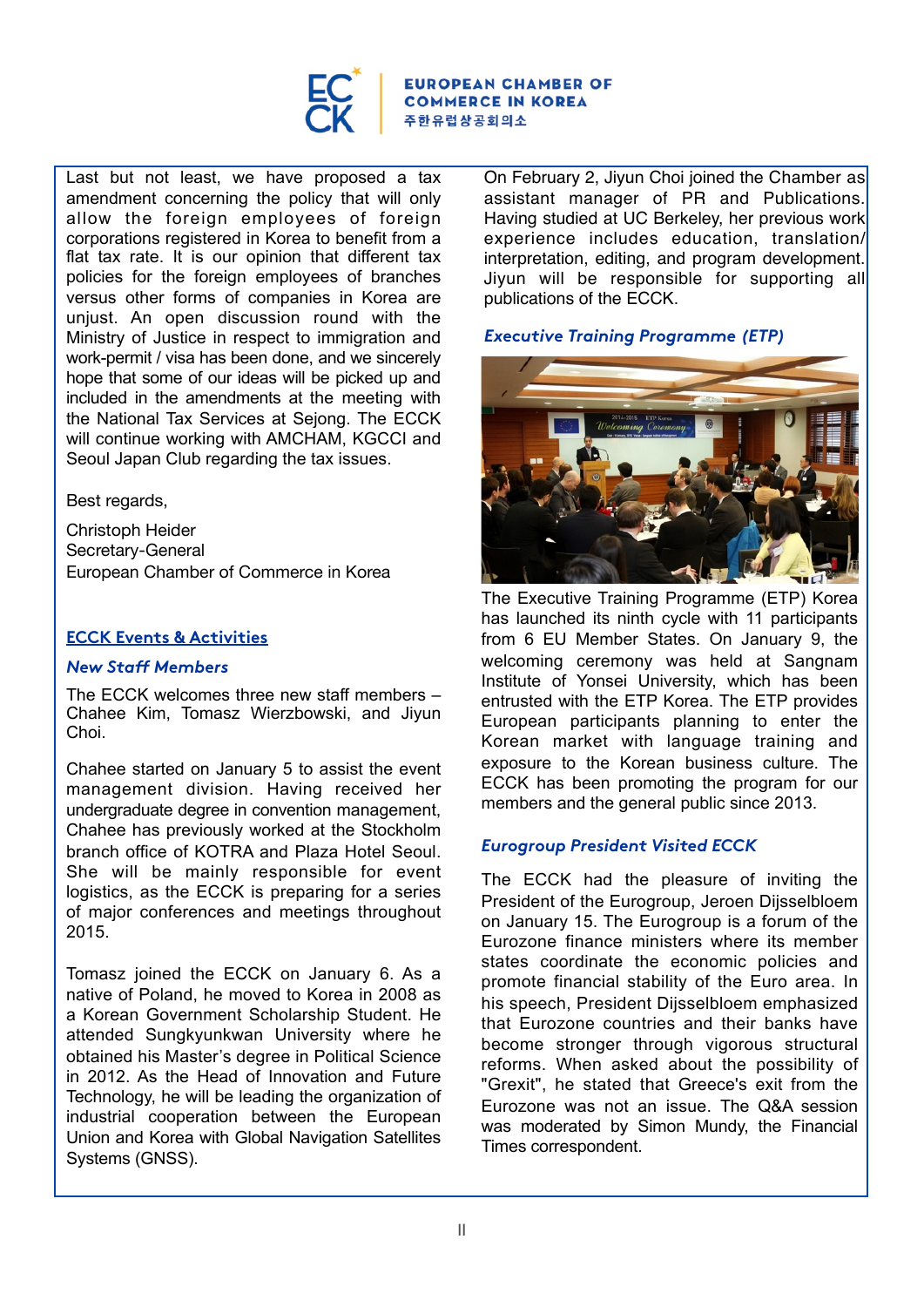

#### **EUROPEAN CHAMBER OF COMMERCE IN KOREA** 주한유럽상공회의소

More than 40 foreign dignitaries, business executives, and reporters attended the event, followed by a networking reception. The event was supported by Seoul Square and Heineken Korea.



*Korea JoongAng Daily*, a local English newspaper, extensively covered President Dijssebloem's speech and discussion with the ECCK members. To read the article, please [click here.](http://koreajoongangdaily.joins.com/news/article/article.aspx?aid=2999789)

#### *New Year Party*



On January 22, the ECCK welcomed 150 members and friends to the New Year Party at Grand Hyatt Hotel. Throughout the event, various gifts and prizes were distributed to the bestdressed in blue, those born in the year of the sheep, and the lucky winners of the raffle tickets. With melodious music provided by Lynn, a fusion Korean music group, old and new friends merrily conversed and spent the evening in a cordial atmosphere.



The ECCK appreciates generous sponsorships from Bioderma, Diageo Korea, Dior, Pernod Ricard Korea, Conrad Seoul, Haeundae Grand Hotel, Ibis Styles Hotel, Novotel Suwon Ambassador, Park Hyatt Hotel, and Grand Hyatt Hotel.

### *Business Confidence Survey*

European businesses are generally satisfied with doing business in Korea, but concerns regarding rising labour costs and unpredictable regulations are still prevalent, according to a joint survey conducted by five European chambers of commerce.

The ECCK, in partnership with British, French, German, and Italian chambers of commerce, conducted the survey among the member companies in November 2014. Nearly 100 European companies responded with detailed information, which Roland Berger, a German business-consulting firm, analysed for presentation.

The final results were presented on January 30 to the media partners of this project, MK Business News and the Korea Times. The ECCK is planning to conduct a confidence survey every year to provide time-series data on Korea's business environment to foreign investors and the public. For more information, please see the presentation slides on the ECCK website.

#### *Board Member Election*

The candidate nominations for the ECCK board member positions were completed on January 30. On February 5, candidate profiles will be made available to all the ECCK members. Please participate in making this momentous decision with us.